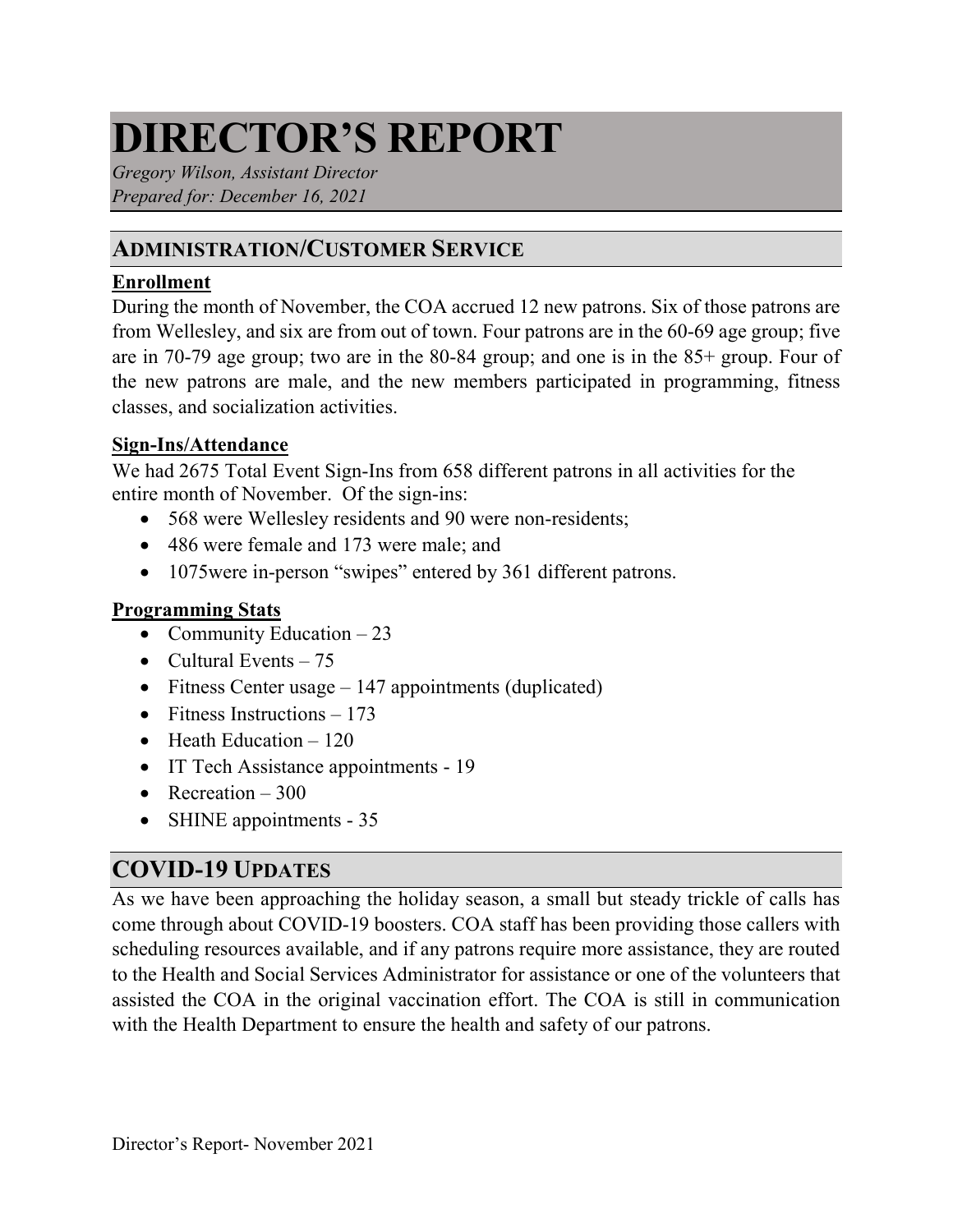## **FINANCES**

## **FY22**

*FY22 Gifts- Monetary*

| <b>From</b>              | <b>Purpose</b>                    | <i><b>Amount</b></i> |
|--------------------------|-----------------------------------|----------------------|
| <b>FWCOA</b>             | Subsidized Lunch (November 2021)  | 342.97               |
| <b>FWCOA</b>             | Subsidized Simons (November 2021) | 890.15               |
| <b>FWCOA</b>             | Subsidized Coffee (November 2021) | 102.02               |
| Ellen and Michael Hallor | <b>General Donation</b>           | 200.00               |

## **FY23**

#### *FY23 Operating & Capital Budgeting Final*

The COA is presenting the FY23 Operating and Capital requests to the Select Board on Monday, December 13, 2021 and to the Advisory Board on Wednesday, December 15, 2021. Updates on the presentations will be provided at the COA Board meeting on Thursday, December 16, 2021.

#### **OPERATIONS**

#### **Out of Town Participation**

Starting in January, we are inviting our out-of-Town patrons to rejoin some of our activities that we have previously restricted to in-Town only, including: movies and lunches. Lunch attendance will be expanded to 20 participants for Tuesday, Thursday, and Friday. Outof-Town residents and guests under the age of 60 will be invited to sign-up for lunch at the cost of \$11. This cost structure will allow us to cover the entire cost of a meal that can sometimes run over \$10 without having to have the Friends subsidize.

#### **PERSONNEL**

No updates at this time.

#### **POLICIES**

**Newsletter Inside Cover-** No updates at this time.

#### **PROGRAMMING**

#### **Nov/Dec Fitness Center Survey**

The COA launched a survey to all patrons who are cleared to utilize the Fitness Center. We are collecting responses until December 17. This survey will help the COA determine any modifications to Fitness Center appointments. The questions asked are attached.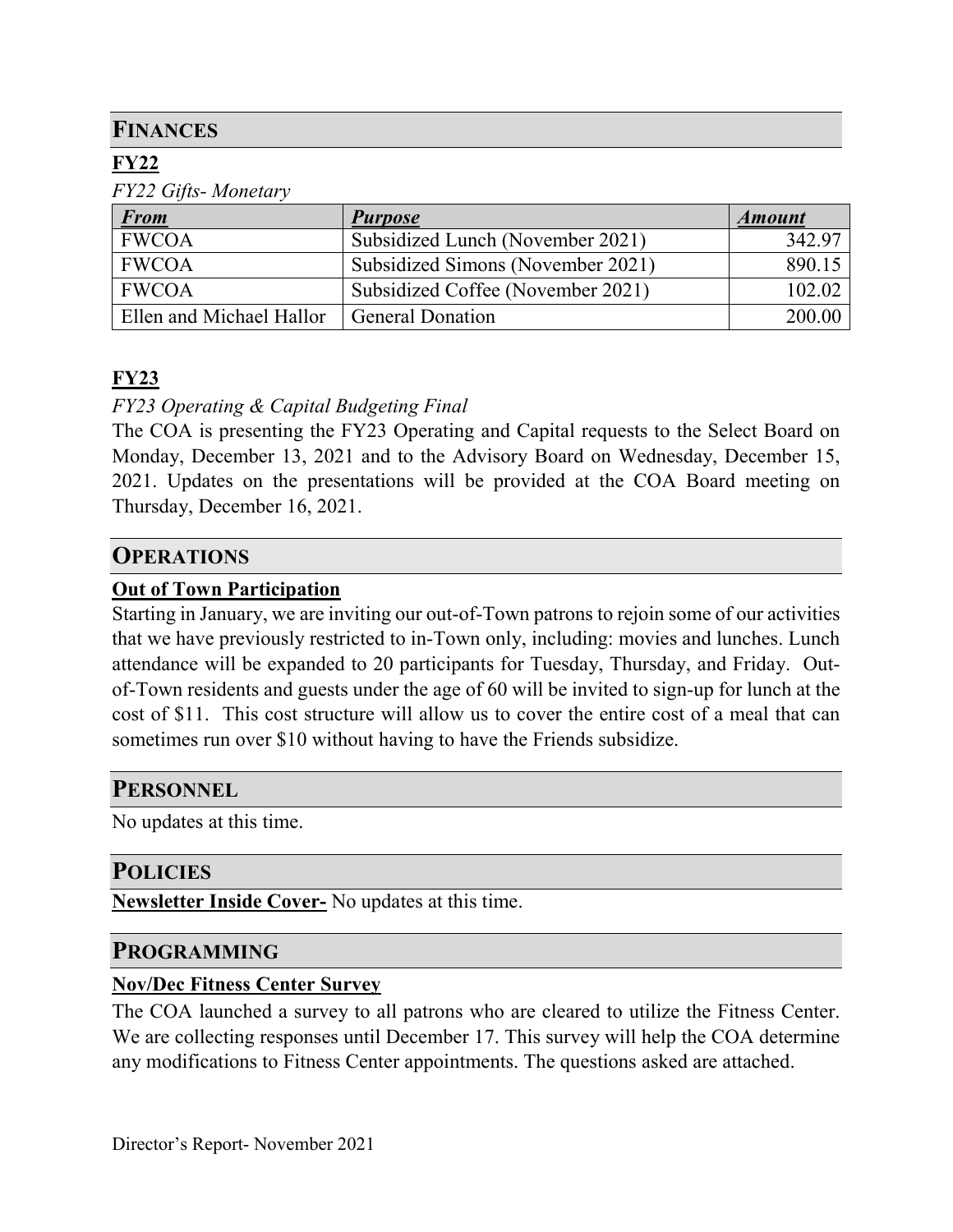## **Attachment 1: Nov-Dec Fitness Center Survey Questions**

### **Highlights**

More in-person programs and activities were added to the month of November. Our intergenerational collaboration with Regis College saw more onsite participants for their weekly programs at the TPC. This was also the first opportunity we had to have a mix of in-person and online which was well received by all. At one point the students had three onsite participants and six online, which was fun to see and try out with participants, students, and staff. On the ninth of the month, we welcomed the Newton Swing Bang into the building which offered up songs from the Great American Songbook. This event was a fun social with desserts, lemonade, and live music. We had a total of 46 people in the room with band and participants and heard great reviews in the days that followed. We held a Veteran's Day Breakfast that included a conversation with our Elder Affairs Officers. This was followed by a special Documentary showing in the multipurpose room. We welcomed 18 people for breakfast and eight for the movie. Our in-person Opera Talk was attended by 43 participants and we were able to record this for our Wellesley Media Channel showings. The Wellesley Fire Department had 195 residents ready for a Thanksgiving hot meal delivered to them for our annual collaboration with them. Many thanks to the Board members who helped deliver the meals, as well! Our Evening Lecture on Putin and the Cold War was a huge success with 51 participants online via Zoom. Various groups, such as Cribbage, Mah Jongg, Scrabble, and Pool saw greater attendance, as well.

#### **New Program Highlights**

The Programs and Activities Team has been hard at work expanding programming to draw patrons to the TPC while maintaining virtual opportunities. Starting in January, the COA will host six in-person fitness classes per week as well as two in-person free art classes. Additionally, there will be three different Mah Jongg classes offered and two new groups meeting: Short Stories with Deb and Poetry of the Romantic Period.

The COA looks forward to holding a two-part series on the music of the 60's in January and February, hosting a Chinese New Year Lunch and Learn program, and a Valentine's Day Tea as well as a History of Chocolate Tour and Tasting. Two new virtual tours have been secured with the Isabella Stewart Gardner Museum and Harvard Museum of Science and Culture. Given the weather and time of year, the COA expanded the Evening Lecture Programming and will offer a three-part series on the History of Fake News; a lecture on who wrote Shakespeare's plays; and an author talk on unsung heroes who broke racial barriers in baseball.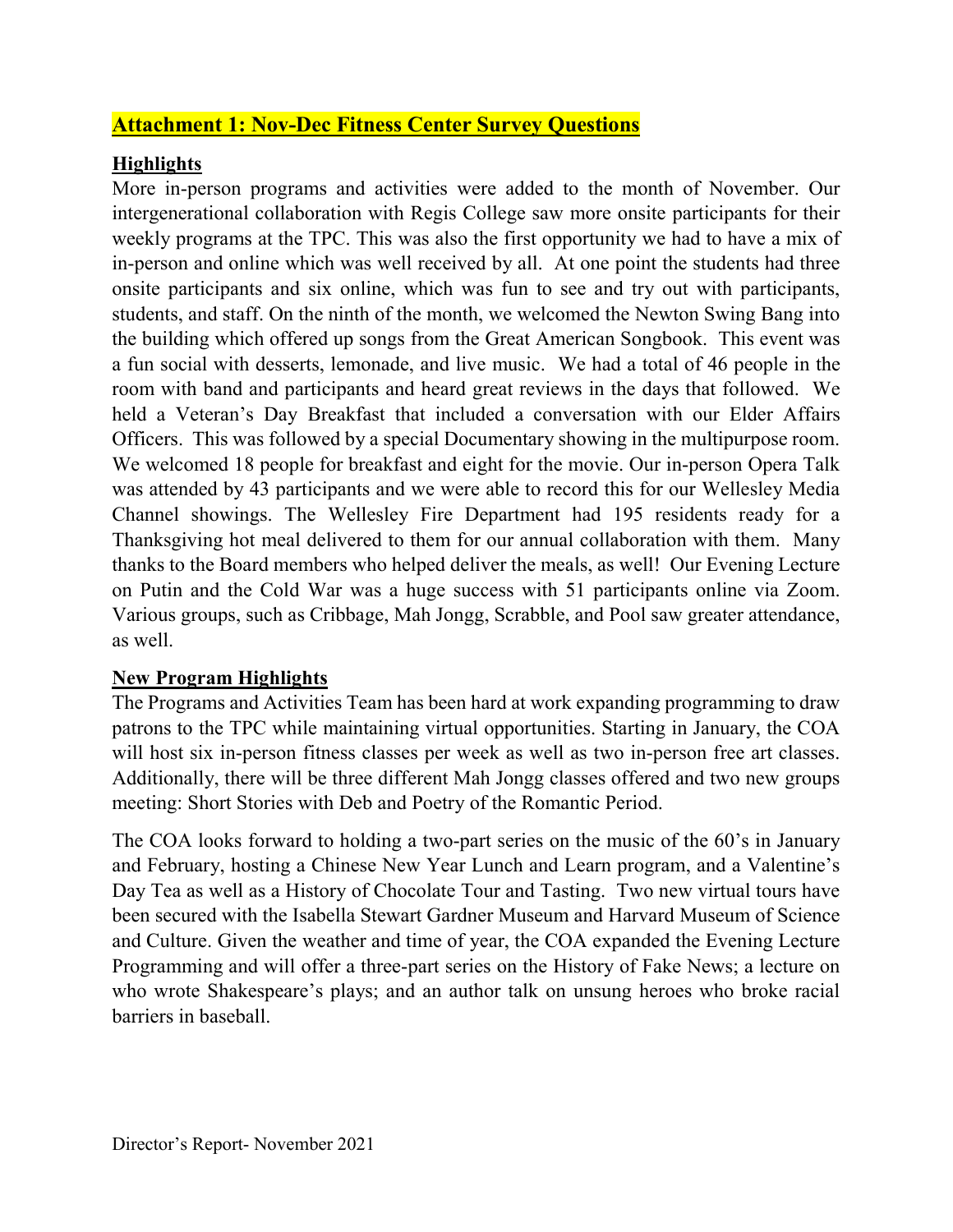#### **Lunch Program**

In November, we saw the continued trend of less meals being delivered per month. We did see the number of onsite lunches increase as well as the total number of lunches served overall.



We are seeing a continued decrease in the number of free meals being provided since the Hot Meals Program and Lunch Program merged. The Social worker and Assistant Director have been working to ensure that those receiving free meals still qualify.

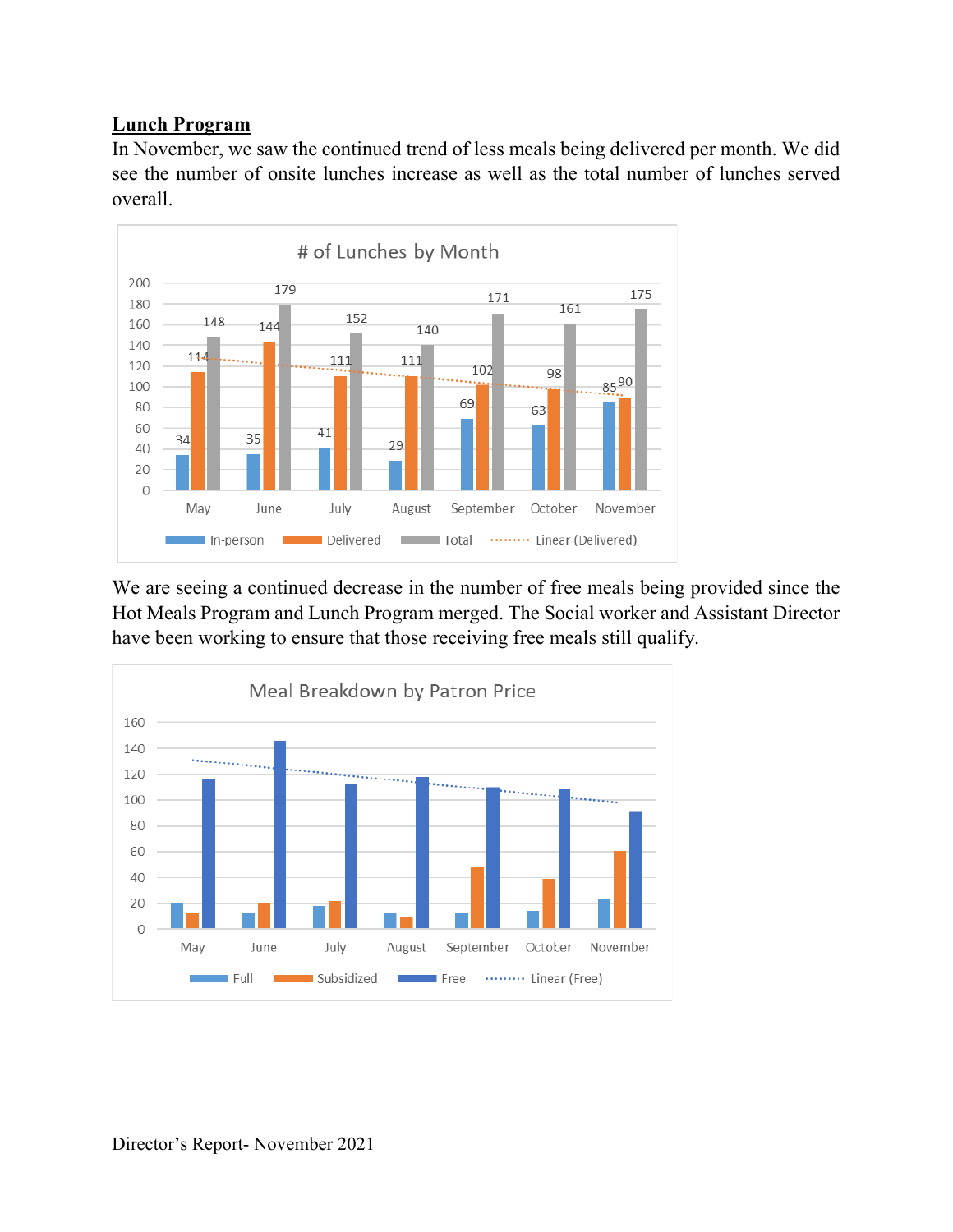## **SOCIAL WORK/OUTREACH**

## **Financial Assistance**

Examples include request for medical transportation with wait time and support to Boston Hospital following surgery. Other themes in requests for funding have been for long-term needs such as supplementing the cost of in-home care services with no end date, mortgage payments, and extensive dental restorations. Requests with no plan or solution to secure ongoing funding are not considered. SNAP Applications as well as Mass Health are public benefits that are also requested.

## **Healthy Aging Programming**

Weekly meetings with different topics continue. "Topic Tuesdays" offer the ability for participants to enjoy in-person connections that develop over time. Group members are able to share with each other as the level of comfort and rapport increases. Kate continues to work with the Wellesley Health Department to host "Keep Well Clinics" offered weekly at four local subsidized Housing locations in town. These clinics are an opportunity for direct outreach and attendance varies based on weather and location.

## **Themes**

A common theme is calls to the Health and Social Services Administrator from concerned family members during the Holiday Season. As visits with family have begun to increase again due to vaccination status, the challenging needs and concerns about seniors at risk are identified. Residents with housing concerns, hoarding issues and cognitive deterioration are a few examples of calls that come in.

# **TRANSPORTATION**

Our bus driver, Rick, continues to ensure smooth operations with assisting patrons to and from the Food Pantry; we are still transporting 14 households. The bus drivers continue to assist with errands, relevant office tasks, and cleaning the bus when not completing trips. In November, we serviced the bus with an oil change and received two new tires, as well as brake pads. Unfortunately, we also had to replace the catalytic converter, as it was stolen after hours. We have since moved where we park the bus to deter future theft and are looking into any additional security measures we can implement.

In November, we saw an increase in the number of trips to 161 over 17 operational days. The number of riders increased to 39 people, and the number of unique destinations increased to 19 locations.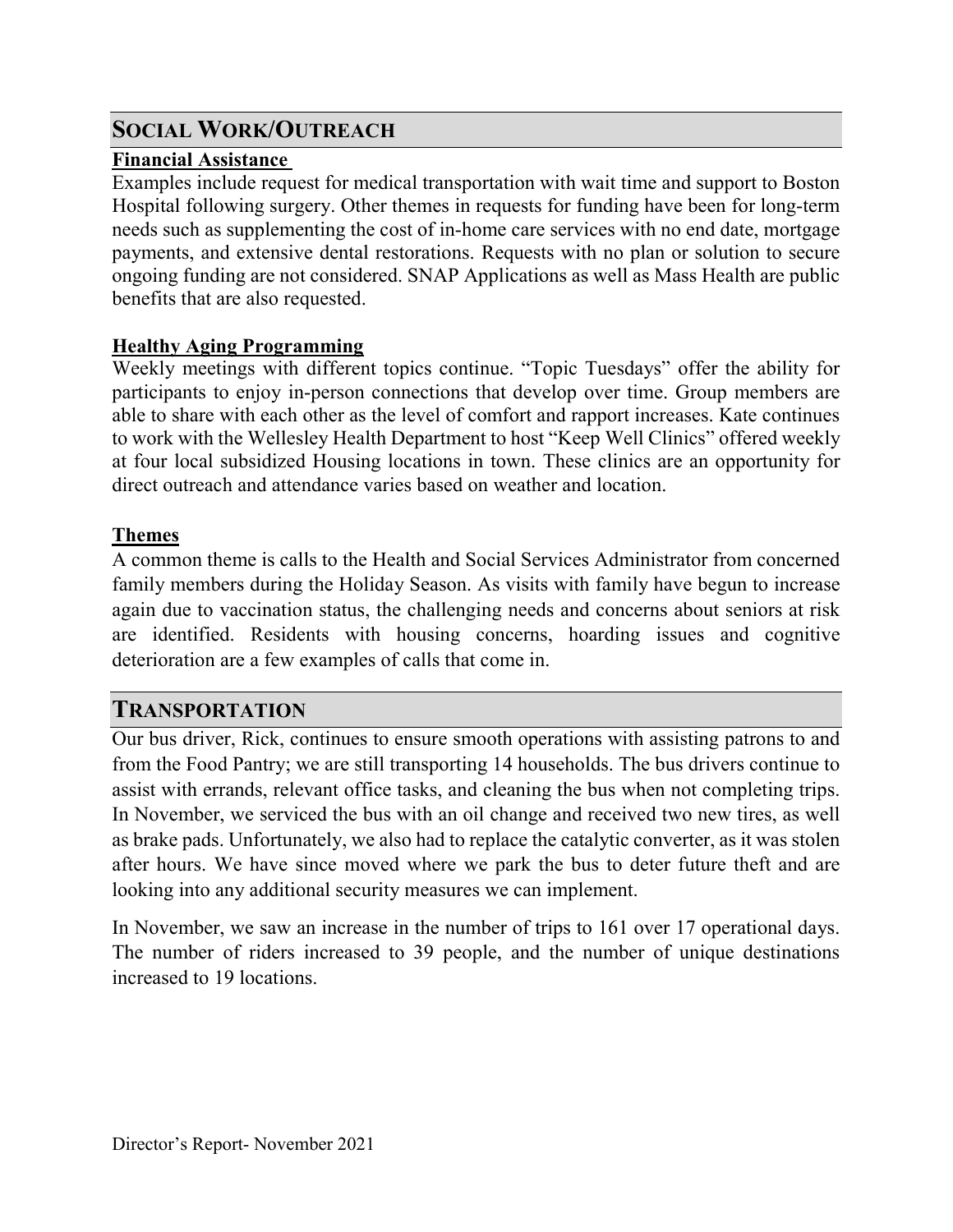



| <b>Destination</b>          | <b>Address</b>             |
|-----------------------------|----------------------------|
| <b>Bank of America</b>      | 185 Linden St              |
| <b>CVS</b>                  | 25 Washington St           |
| Dr. Offices                 | 65 Walnut St               |
| Food Pantry                 | 207 Washington St          |
| Library                     | 530 Washington St          |
| <b>Medical Building</b>     | 230 Worcester St           |
| New England Eye Center      | 1 Washington St            |
| Newton Wellesley Psychiatry | 2364 Washington St, Newton |
| <b>NWH</b>                  | 2014 Washington St, Newton |
| NWH Dr                      | 2000 Washington St, Newton |
| <b>Office Park</b>          | 62 Walnut St               |

Director's Report- November 2021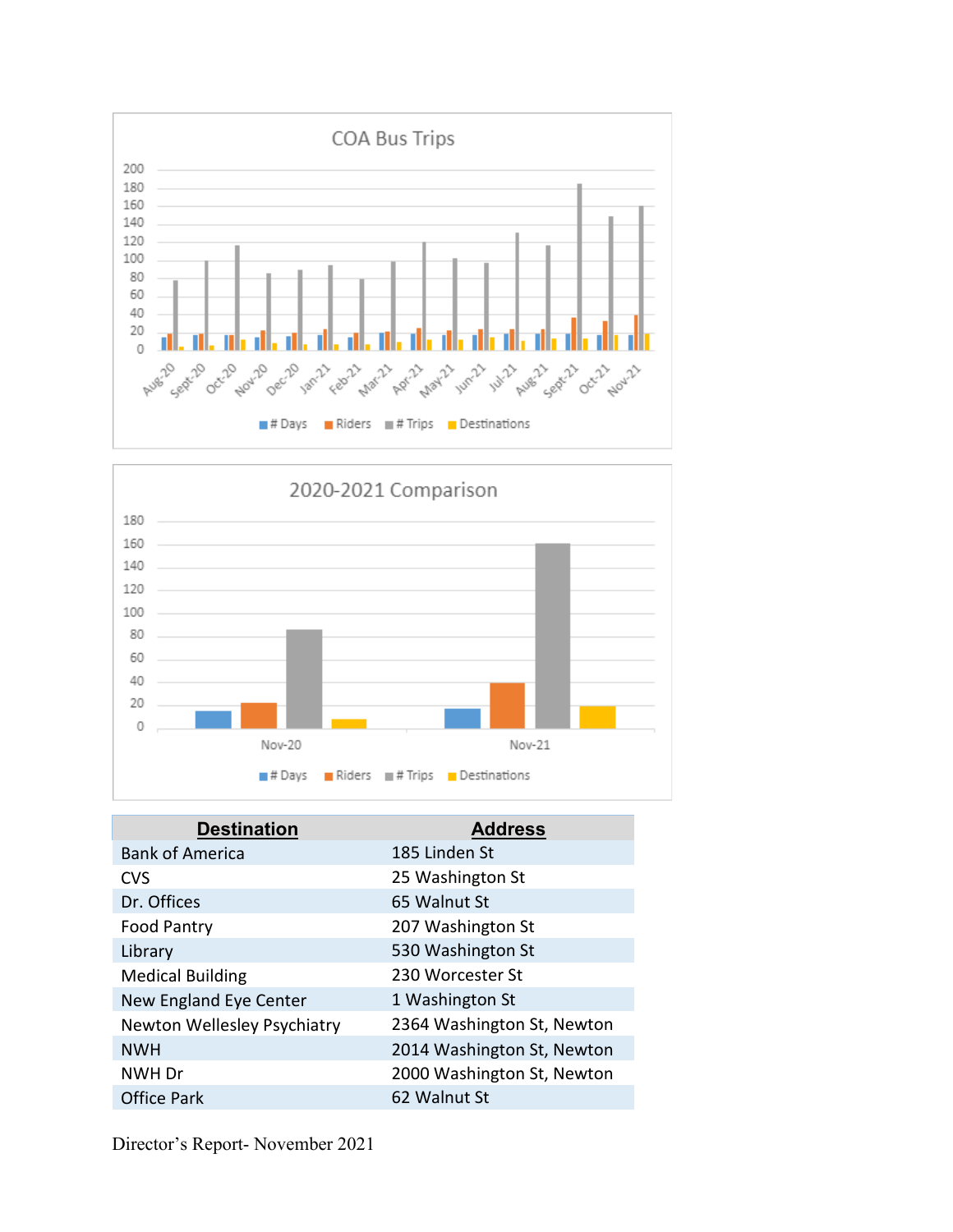| Park                           | 345 Walnut St     |
|--------------------------------|-------------------|
| Post Office                    | 1 Grove St        |
| Post Office                    | 231 Forest St     |
| <b>Residential Destination</b> | Cottage St        |
| <b>Roche Brothers</b>          | 184 Linden St     |
| Salon                          | 139 Linden St     |
| Salon                          | 542 Washington St |
| <b>Tolles Parsons Center</b>   | 500 Washington St |
|                                |                   |

## **VOLUNTEER**

Volunteer programs remain well staffed with dedicated quality volunteers. Volunteer check-in meetings occur via Zoom bi-monthly with Greeters and Phone Pals, and all report things are going well. We recruited five volunteers to assist with our Holiday Party special event on December 10, 2021. A new volunteer led program, Short Stories with Deb Takacs, was piloted. Deb has volunteered to facilitate a weekly short story discussion on Tuesdays before lunch. The initial meeting was well attended and generated a lot of enthusiasm from the participants to continue meeting on a weekly basis.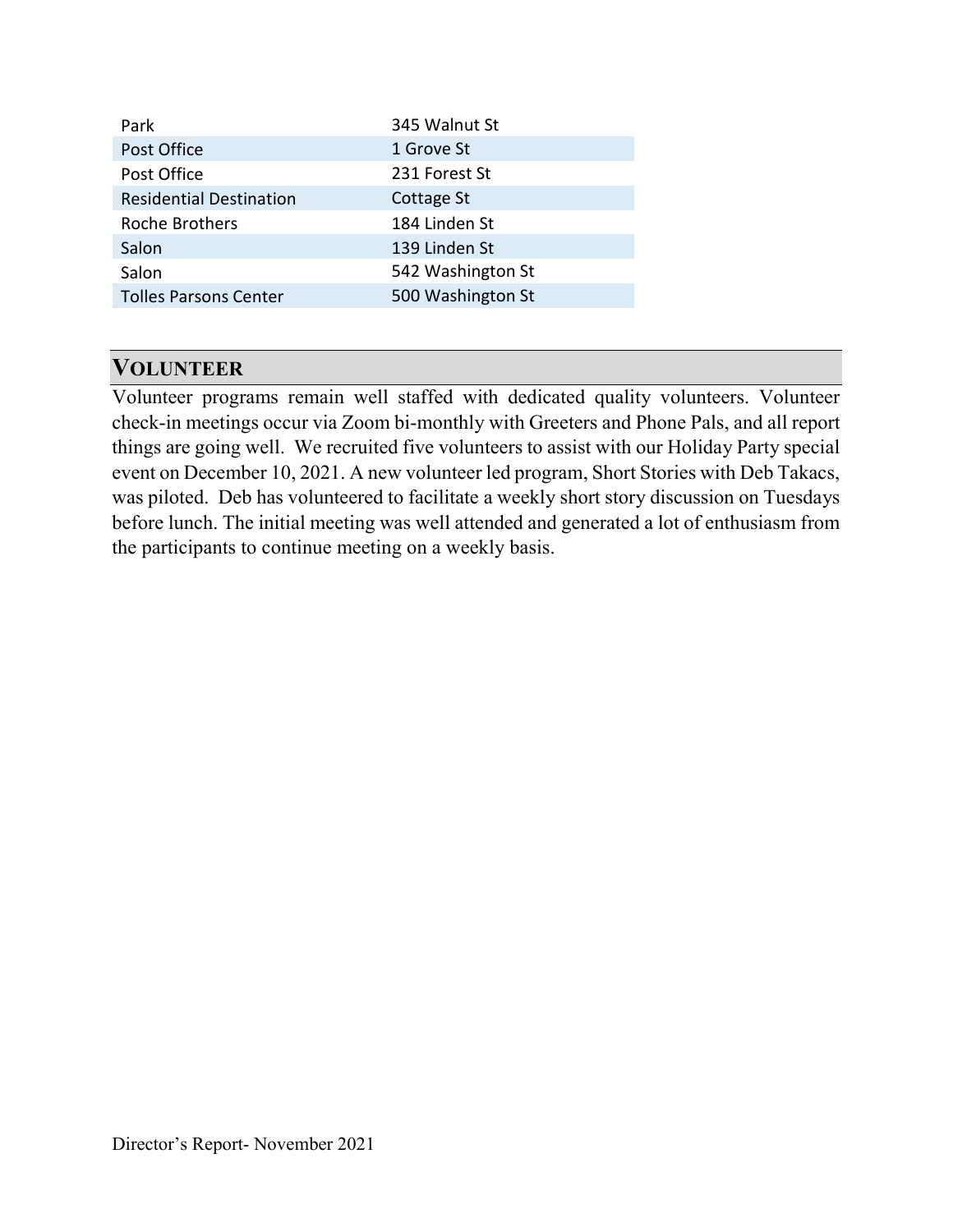

# Nov/Dec - Fitness Center Survey

In early November, we were fortunate to receive grant funds from the New Era Fund to allow us to add more fitness equipment to our fitness center. At the same time, we expanded the number of participants to use the center at one time, worked to meet the continued need for some participants with health concerns to maintain a household only appointment, and added in a Monday drop-in option. This updated model has now been in place for a few weeks and, as always, we are looking forward to the next session and evaluating whether we should keep things the same, expand the number of folks in the fitness center at one time, or make other changes. We appreciate everyone's feedback and we will continue to use it to shape our decisions. Please note that responses are kept anonymously but are considered public record.

Section 1

# Basic Background Information

- 1. Please select your age range.
	- $\bigcirc$  60 to 69
	- $\bigcirc$  70 to 79
	- 80 to 89
	- $90+$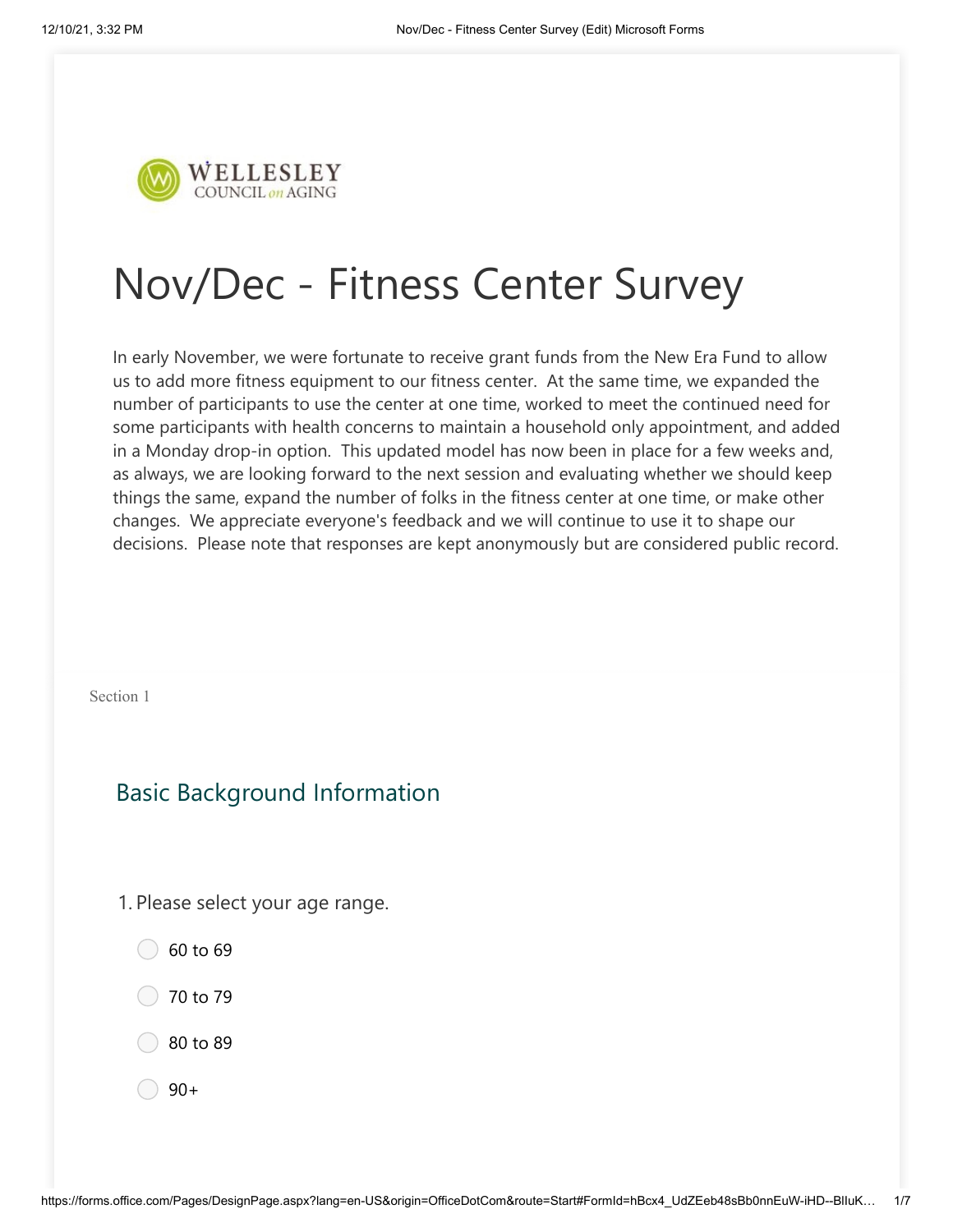| 12/10/21, 3:32 PM |                                                                                            |       | Nov/Dec - Fitness Center Survey (Edit) Microsoft Forms |          |
|-------------------|--------------------------------------------------------------------------------------------|-------|--------------------------------------------------------|----------|
|                   | 2. Please select your gender.                                                              |       |                                                        |          |
|                   | Male                                                                                       |       |                                                        |          |
|                   | Female                                                                                     |       |                                                        |          |
|                   | Prefer not to respond                                                                      |       |                                                        |          |
|                   | Other                                                                                      |       |                                                        |          |
|                   |                                                                                            |       |                                                        |          |
| 3.                | Which days do you currently use the fitness center? (select all that apply)                |       |                                                        |          |
|                   | Monday (drop-in)                                                                           |       |                                                        |          |
|                   | Tuesday                                                                                    |       |                                                        |          |
|                   | Wednesday                                                                                  |       |                                                        |          |
|                   | Thursday                                                                                   |       |                                                        |          |
|                   | Friday                                                                                     |       |                                                        |          |
|                   |                                                                                            |       |                                                        |          |
|                   | 4. Since November, have you used the drop-in options for the fitness center on<br>Mondays? |       |                                                        |          |
|                   | Yes                                                                                        |       |                                                        |          |
|                   | $\mathsf{No}$                                                                              |       |                                                        |          |
|                   |                                                                                            |       |                                                        |          |
| 5.                | Please respond to each statement about the drop-in option on Mondays.                      |       |                                                        |          |
|                   |                                                                                            | Agree | Nuetral                                                | Disagree |
|                   | I like the drop-in option                                                                  |       |                                                        |          |
| in                | There are enough<br>appointments for drop-                                                 |       |                                                        |          |

https://forms.office.com/Pages/DesignPage.aspx?lang=en-US&origin=OfficeDotCom&route=Start#FormId=hBcx4\_UdZEeb48sBb0nnEuW-iHD--BlIuK… 2/7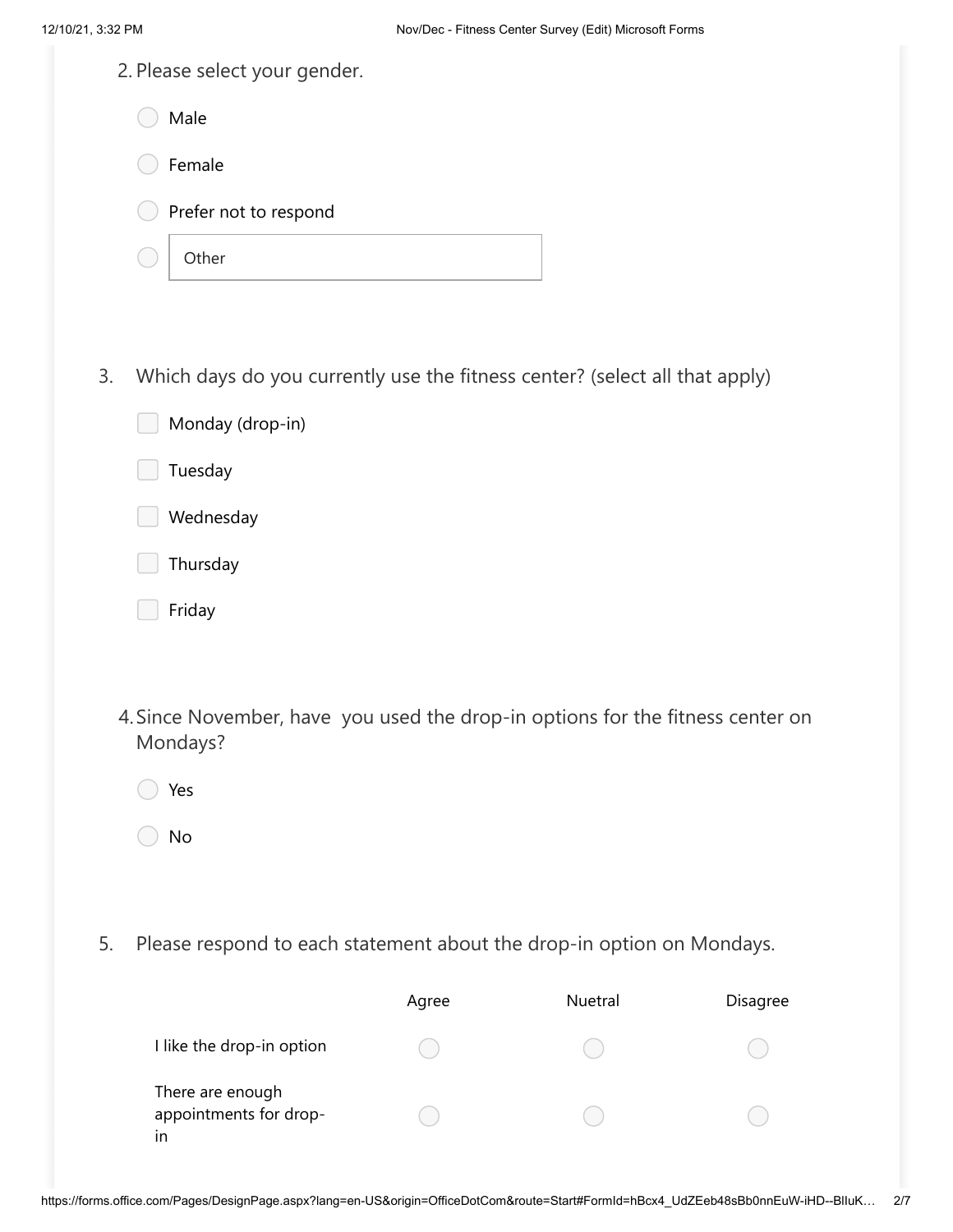12/10/21, 3:32 PM Nov/Dec - Fitness Center Survey (Edit) Microsoft Forms

|    |                                                                 | Agree | Nuetral | Disagree |
|----|-----------------------------------------------------------------|-------|---------|----------|
|    | There should be more<br>than four people per<br>drop-time       |       |         |          |
|    | Drop-in should be<br>available every day of<br>the week         |       |         |          |
| 6. | Which type of fitness center appointment do you currently have? |       |         |          |
|    | Household ONLY                                                  |       |         |          |
|    | Group Appointment (up to 4 people)                              |       |         |          |

Section 2

# Group Appointments

We are interested in hearing how the group (4 or less) appointments are going. The following questions ask about the appointments themselves, working out with others, availability of the equipment, and appointment frequency.

7. In general, how would you rate the group appointments?

- 8. How would you characterize your experience this month with working out with others? (select as many as apply)
	- It's been great. I love working out with other participants.

It's been okay. I do my thing and others do their thing.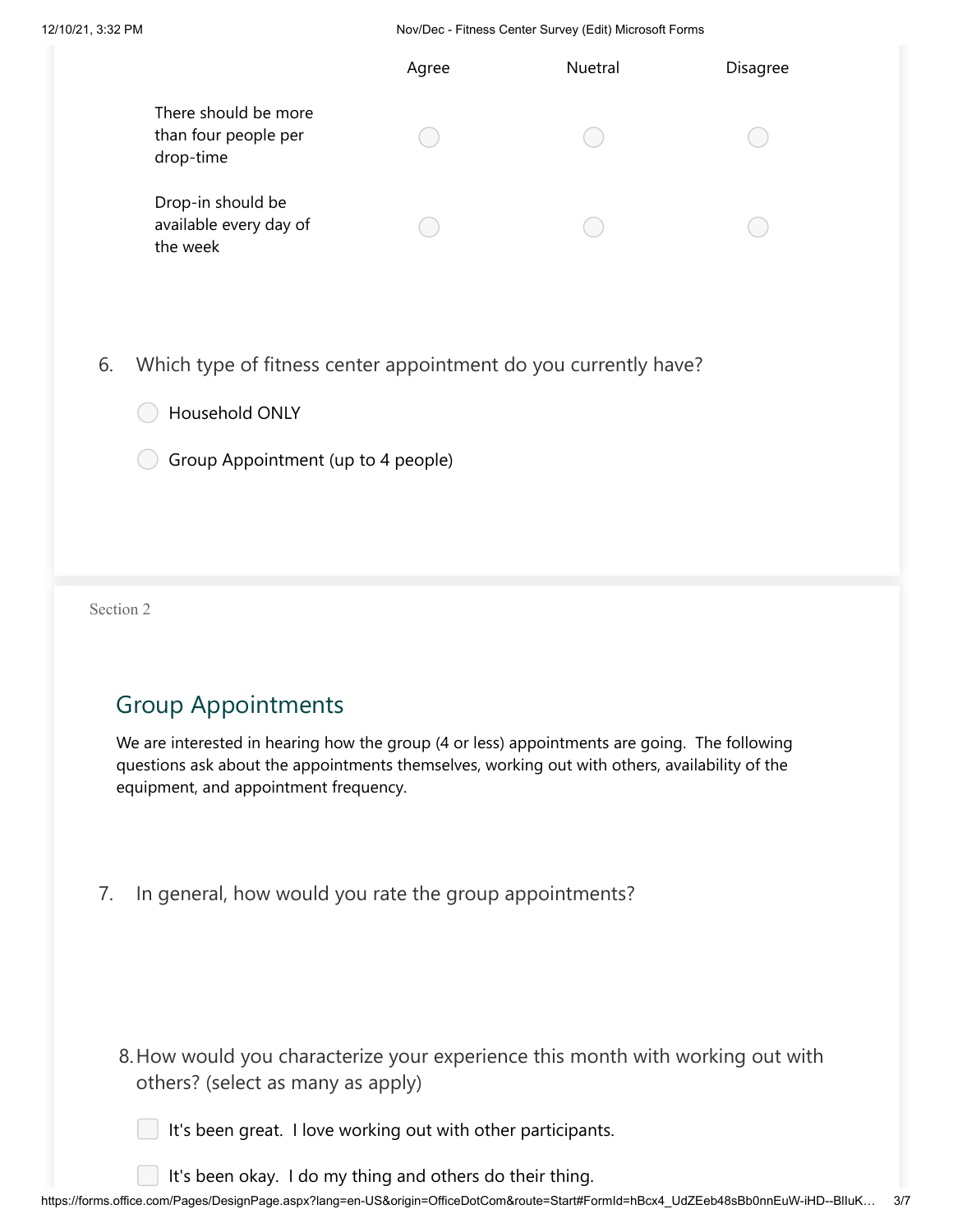|  | 12/10/21, 3:32 PM |  |
|--|-------------------|--|
|  |                   |  |

| I love the group of people I am working out with.                                                                                                                 |
|-------------------------------------------------------------------------------------------------------------------------------------------------------------------|
| I do not get along well with the group of people I am working out with                                                                                            |
| There is not enough equipment available at the same time for everyone who wants<br>to use it.                                                                     |
| Four people at a time is too many.                                                                                                                                |
| We could have more people working out at the same time.                                                                                                           |
| Other                                                                                                                                                             |
|                                                                                                                                                                   |
| How do you like your two weekly appointments? (select all that apply)                                                                                             |
| I am very happy.                                                                                                                                                  |
| I can only make one of them a week.                                                                                                                               |
| I wish the second was at a different time.                                                                                                                        |
| I prefer the drop-in option for the entire week.                                                                                                                  |
| I like having a set day/time that I know is available to me to work out.                                                                                          |
| I like knowing who I am working out with each week.                                                                                                               |
| Other                                                                                                                                                             |
|                                                                                                                                                                   |
| 10. When you consider signing up to use the Tolles Parsons Center Fitness Center,<br>what is important to you? (move the below items in order from most important |
| to least).                                                                                                                                                        |
| Appointment duration                                                                                                                                              |
| Availability of equipment                                                                                                                                         |
| <b>Frequency of Appointments</b>                                                                                                                                  |
| 9.                                                                                                                                                                |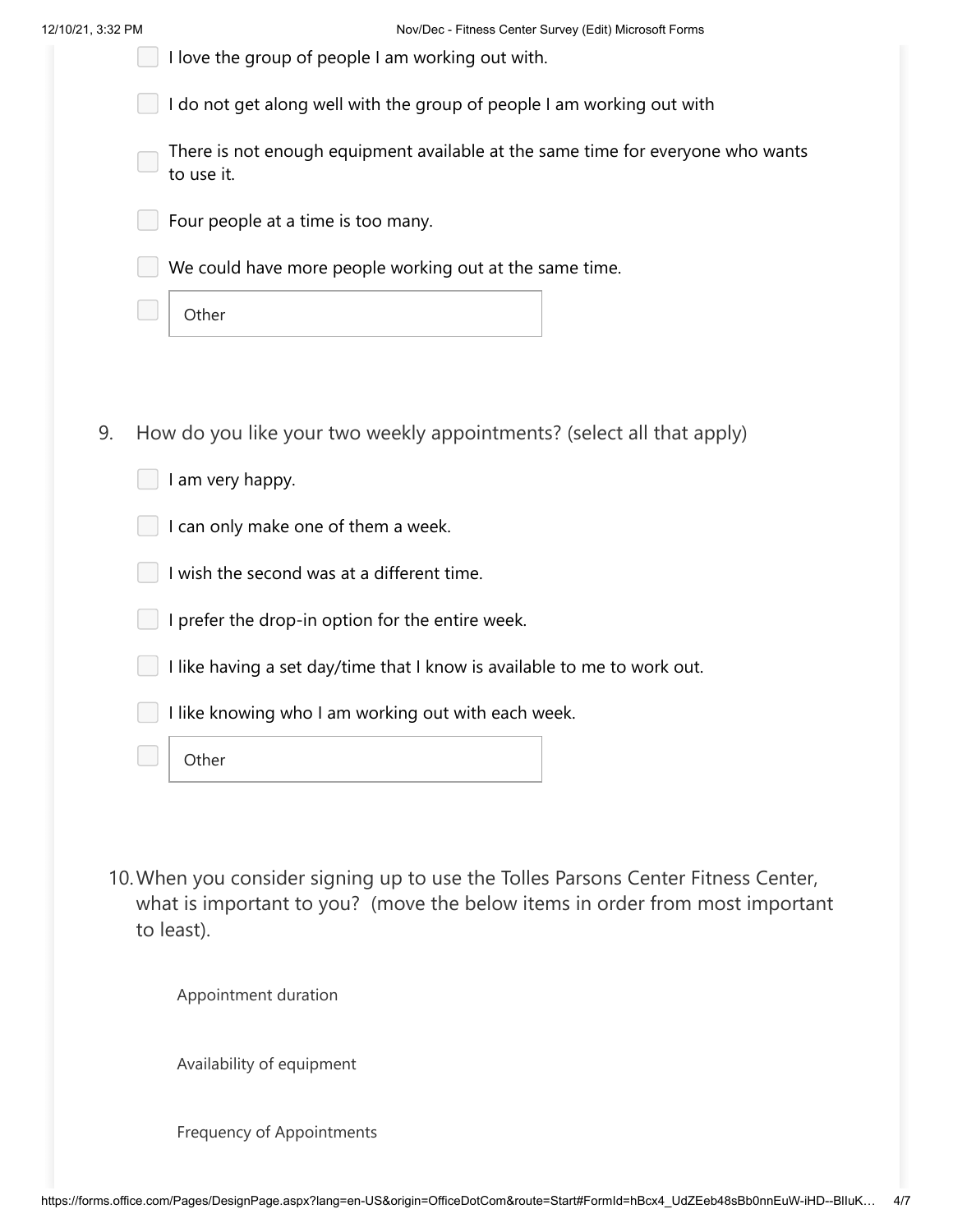Knowing who I am working out with

Set number of people per appointment

Variety of equipment to use

Working out without a mask

Ability to workout when I want

Section 3

# Other Questions

11. If we changed the following in January/February, would you continue to work out with us in our fitness center?

|                                                      | Yes | <b>No</b> | Maybe |
|------------------------------------------------------|-----|-----------|-------|
| We increased to 5<br>participants per<br>appointment |     |           |       |
| We increased to 6<br>participants per<br>appointment |     |           |       |
| We increased to 7<br>participants per<br>appointment |     |           |       |
| We increased to 8<br>participants per<br>appointment |     |           |       |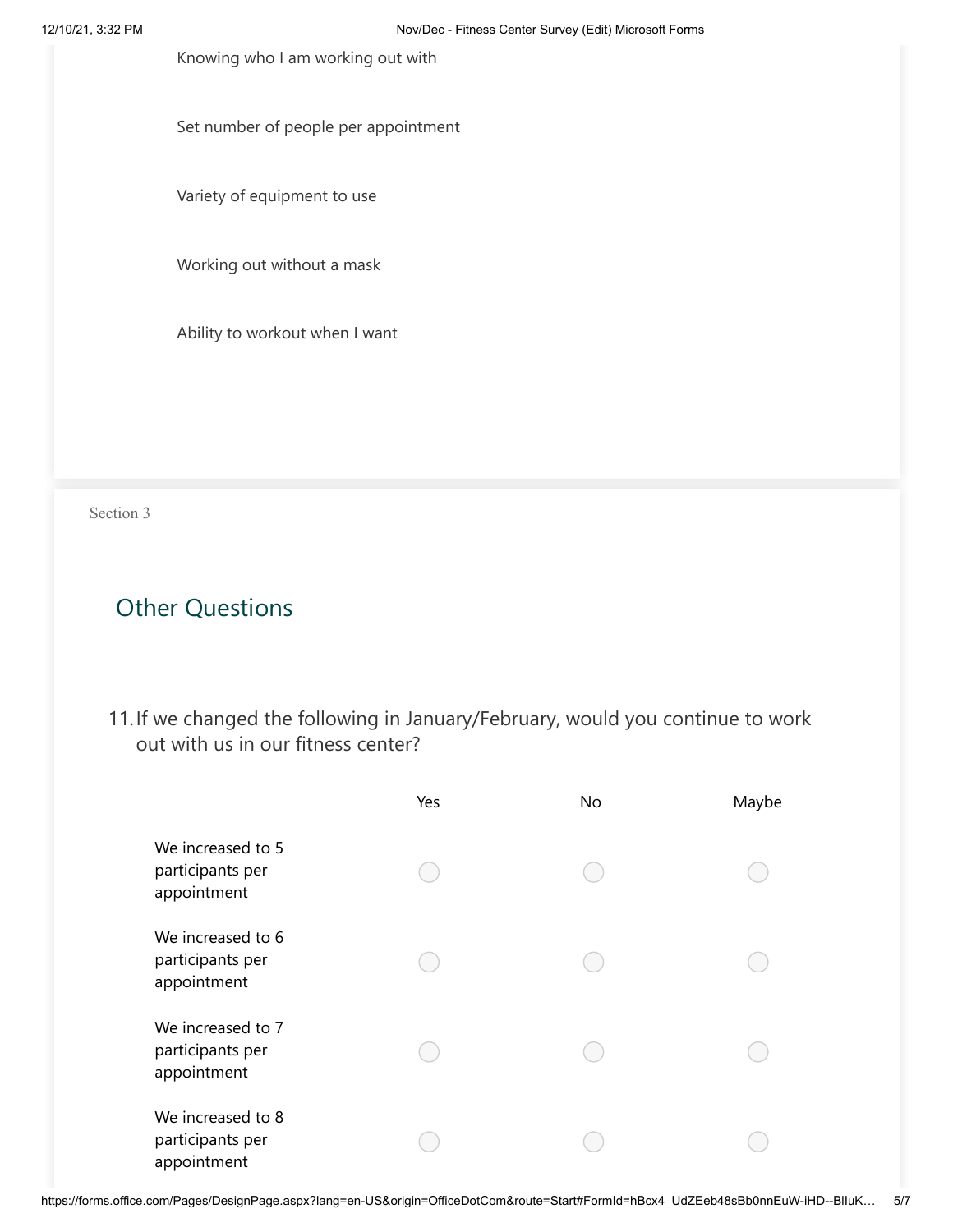# 12. Do you use the following pieces of equipment?

|                        | Yes,<br>everytime | Yes,<br>sometimes | No, I have<br>not | No, but I<br>would like to | No, I do not<br>know<br>how/feel safe<br>using it |
|------------------------|-------------------|-------------------|-------------------|----------------------------|---------------------------------------------------|
| Treadmill              |                   |                   |                   |                            |                                                   |
| Recumbant Bike         |                   |                   |                   |                            |                                                   |
| Hoist machine (corner) |                   |                   |                   |                            |                                                   |
| <b>Exercise Ball</b>   |                   |                   |                   |                            |                                                   |
| <b>Exercise Mat</b>    |                   |                   |                   |                            |                                                   |
| Rowing Machine         |                   |                   |                   |                            |                                                   |
| Stretch bands          |                   |                   |                   |                            |                                                   |
| <b>Medicine Balls</b>  |                   |                   |                   |                            |                                                   |
| Roller (for legs)      |                   |                   |                   |                            |                                                   |
| Free Weights           |                   |                   |                   |                            |                                                   |
| Sci Fit                |                   |                   |                   |                            |                                                   |

13. If we changed the following in January/February, would you continue to work out with us in our fitness center?

|                                                            | Yes | No | Maybe |
|------------------------------------------------------------|-----|----|-------|
| We eliminated<br>household only<br>appoinments             |     |    |       |
| We reduced the<br>number of household<br>only appointments |     |    |       |